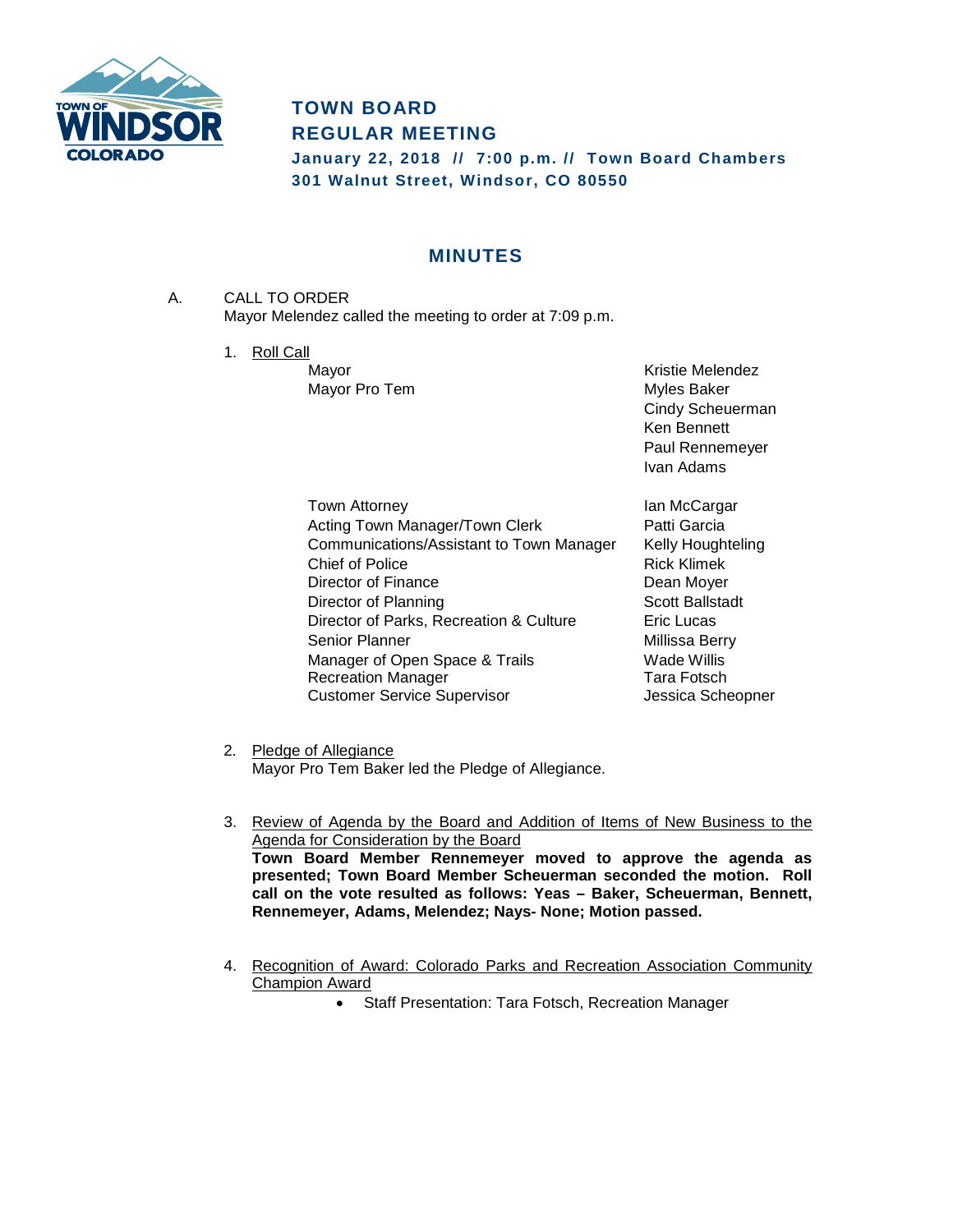Ms. Fotsch explained that in September, 2017 staff submitted an application nominating Regan Price for the 2017 Community Champion Award. Ms. Price is a resident of Windsor and member of the Parks, Recreation and Culture Advisory Board and played an integral role in educating and advocating voters about the community recreation center expansion.

In early October, Ms. Price was named the 2017 Community Champion Award winner. She and her family attended the conference for one day and attended the Award banquet where she was recognized.

Ms. Fotsch presented Ms. Regan with the 2017 Community Champion Award.

Mayor Pro Tem Baker expressed his gratitude for all of Ms. Price and her service.

Mayor Melendez also expressed her gratitude and congratulated Ms. Price.

- 5. Proclamation—School Choice Week Mayor Melendez proclaimed January  $21^{st}$  - January  $27^{th}$  as School Choice Week.
- 6. Board Liaison Reports
	- Mayor Pro Tem Baker Parks, Recreation & Culture Advisory Board; North Front Range/MPO alternate

Mayor Pro Tem Baker reported that the Parks, Recreation and Culture Board has not meet since the last Town Board Meeting.

• Town Board Member Scheuerman – Water & Sewer Board; Clearview Library Board

Town Board Member Scheuerman reported that neither groups have met since the last report.

• Town Board Member Bennett – Planning Commission; Windsor Housing Authority

Town Board Member Bennett reported the Planning Commission met last week and addressed the Les Schwab Property that is on the agenda tonight He reported the Windsor Housing Authority has started into negotiations to purchase property in the Wind Shire park area and will be coming before the board with some items.

• Town Board Member Rennemeyer – Historic Preservation Commission; Great Western Trail Authority; Chamber of Commerce Town Board Member Rennemeyer reported that there is no updated on the Great Western Trail Authority. The Historic Preservation Commission has gone to a quarterly meeting schedule. The majority of the commission is going to the Saving Places Conference.

He reported that the Chamber of Commerce has a new president whom is also the store manager of Safeway. They also voted on adding two new l board members for a total of nine member board. As well, events are being planned for 2018.

• Town Board Member Adams – Tree Board; Poudre River Trail Corridor Board

Town Board Member Adams reported that the Tree Board meets January 23rd. The Poudre River Trail Corridor will be having a retreat on January  $31^\text{st}$ .

Mayor Melendez - Downtown Development Authority; North Front Range/MPO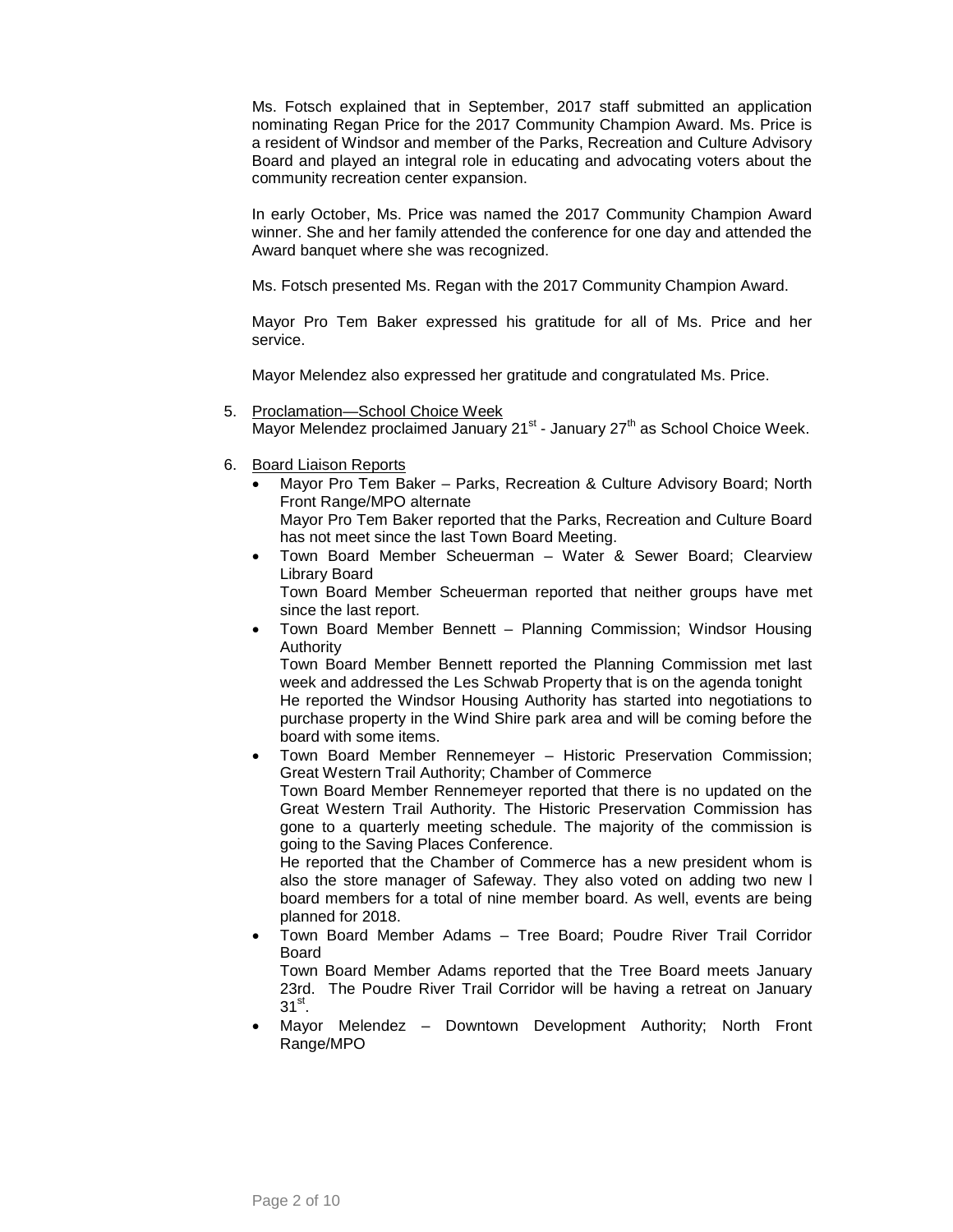Mayor Melendez reported NFRMPO is looking for a new executive director. They will be having special meeting January  $25<sup>th</sup>$ .

She reported the DDA met on January  $17<sup>th</sup>$  and approved the 2018 Final budget. The DDA has also completed an environmental study on properties that they owned. There were no action letters received during that process; therefore, they can proceed for the purchase for the additional property. There are continued discussion concerning the back lots. The group and Brinkman will continue to work with stake holders to vet out issues. DDA continues to actively work on a financial analysis for the Mill and will be coming back to the Town Board for review.

7. Public Invited to be Heard

Regan Price, Representative of Weld RE-4, thanked the Town Board for their continuing partnership with the school district. She reviewed all the on-going and upcoming construction in the district, district line changes for Severance, the school boards approach to dealing with growth with a bond in 2020 for an elementary school, budget and potential properties to purchase. She again expressed her gratitude to the Town Board.

- B. CONSENT CALENDAR
	- 1. Minutes of the January 08, 2018 2017 Regular Meeting J. Scheopner
	- 2. Advisory board appointment P. Garcia
	- 3. Resolution No. 2018-12 A Resolution Making Certain Findings Of Fact, Authorizing The Town Attorney To Undertake Eminent Domain Proceedings With Respect To The Acquisition Of Real Property Owned By Unknown Persons, Necessary For The Establishment Of Utility, Transportation, Sanitation, Parking And Other Public Functions Related To The Redevelopment Of Adjacent Land Under The Auspices Of The Windsor Downtown Development Authority, And Granting Full Plenary Authority in Association Therewith –I. McCargar

**Town Board Member Rennemeyer moved to approve the consent calendar as presented; Town Board Member Scheuerman seconded the motion. Roll call on the vote resulted as follows: Yeas – Baker, Scheuerman, Bennett, Rennemeyer, Adams, Melendez; Nays- None; Motion passed.**

- C. BOARD ACTION
	- 1. Outside Agency Funding Request Miss Rodeo Colorado 2018
		- Staff Introduction: Eric Lucas, Director of Parks, Recreation & Culture

Mr. Lucas reported Alex Hyland, a Windsor resident was recently named Miss Rodeo Colorado 2018 has rented rooms at the community recreation center for a fundraising dinner. The funds are to help offset her costs of traveling the state throughout the year. She will be asking for reimbursement in the amount of \$1,020 in fees for the following date: Saturday February 24th 5-6PM in the Evergreen Room, 6-10PM in the Main Gym.

- Breakdown of fees:
- \$100 for 1 hour in Evergreen Room
- \$220 for security for the full event
- \$700 for 4 hours in gymnasium

The Community Recreation Center Policy mirrors the Town Sponsorship Policy which states that Non-profits can pay for a rental (park, shelter, room, etc.) and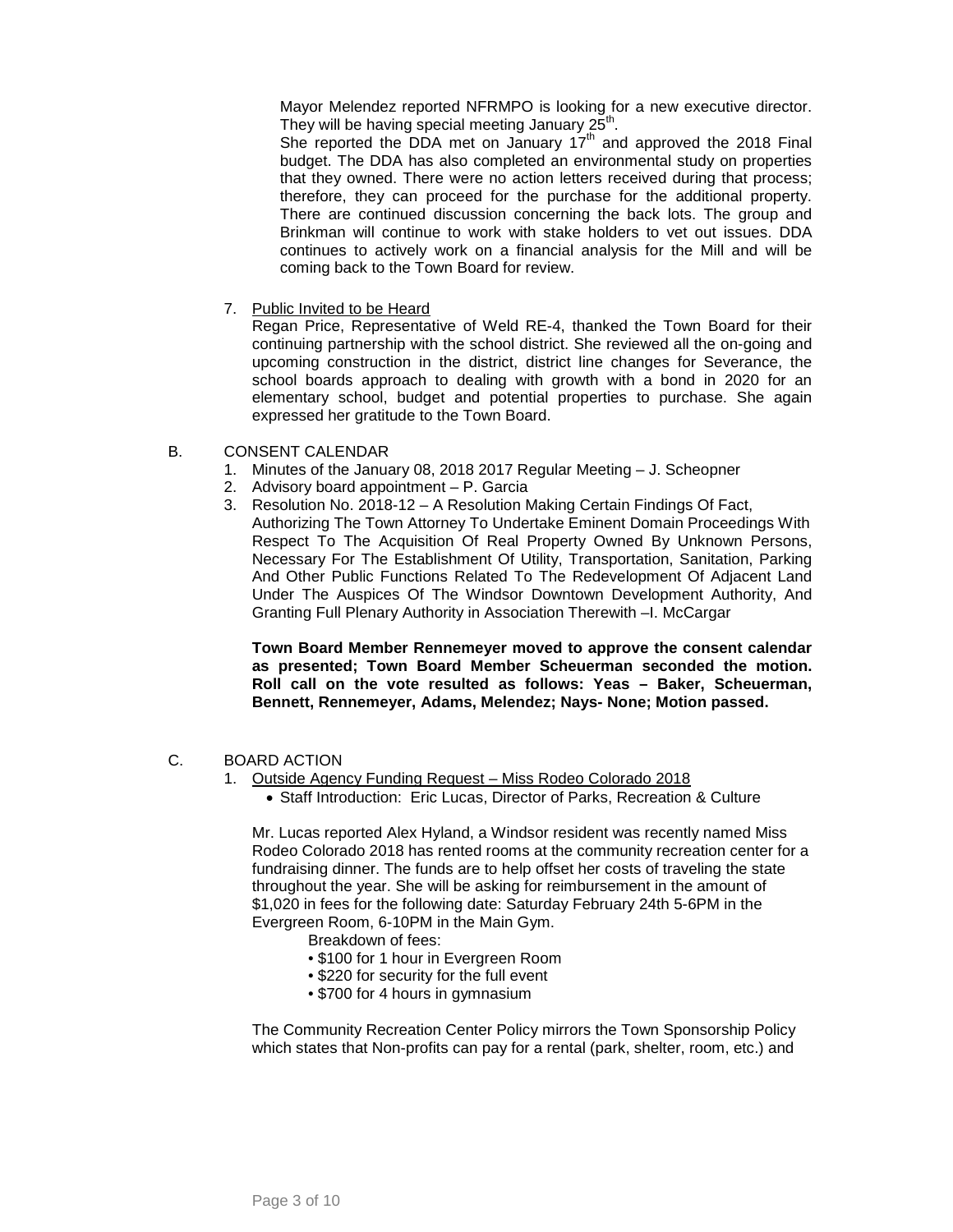upon approval by Town Board receive reimbursement. Staff at the Community Recreation Center has reserved the room for the event and she has paid the appropriate fee.

If approved the Town Board will reimburse the applicant in the amount of \$1,020. The Town Board has a 2018 budget of \$89,657 for Outside Agency Funding. To date, no money has been expended. Staff is requesting Board direction.

Ms. Hyland spoke to the Board. She explained how she represents not only Colorado but Windsor as well through various events, projects, etc. This request would help her greatly with her fundraising event. She thanked the Board for allowing her to speak.

**Town Board Member Adams moved to approve the request of Ms. Hyland for Outside Agency Funding in the amount of \$1,020.; Town Board Member Rennemeyer seconded the motion. Roll call on the vote resulted as follows: Yeas – Baker, Scheuerman, Bennett, Rennemeyer, Adams, Melendez; Nays-None; Motion passed.**

2. Ordinance No. 2018-1554 - An Ordinance Fixing the Compensation of the Municipal Court Judge and Municipal Court Clerk for the Town of Windsor in Compliance with Sections 13-10-107 and 13-10-108, C.R.S., and Section 2-4-90 of the Windsor Municipal Code *Super majority vote required on second reading*

- Second Reading
- Legislative action
- Staff presentation: Ian McCargar, Town Attorney

Mr. McCargar reported the statutes governing qualified municipal courts of record require that the compensation of the Municipal Judge and Office of the Municipal Court Clerk be set by ordinance. This requirement has also been incorporated into the Town's Municipal Code. The Town Board previously approved the 2018 Annual Budget, where the compensation for the Municipal Judge and Municipal Court Clerk's Office was fixed. Provisions also were made to provide for compensation for the Deputy Municipal Judge. An Ordinance approving those appropriations is required in order to comply with the requirements of state law and the Municipal Code. The attached Ordinance Fixing the Compensation of the Municipal Court Judge, Deputy Municipal Judge and Municipal Court Clerk, incorporates the appropriations for these offices from the 2018 Annual Budget, thus satisfying the requirements of law. These changes are included in the 2018 budget. Staff is recommending adoption on second reading.

Mr. Rennemeyer asked it this is something done on an annual basis. Mr. McCargar replied yes it is.

**Town Board Member Rennemeyer moved to adopt Ordinance No. 2018-1554 - An Ordinance Fixing the Compensation of the Municipal Court Judge and Municipal Court Clerk for the Town of Windsor in Compliance with Sections 13- 10-107 and 13-10-108, C.R.S., and Section 2-4-90 of the Windsor Municipal Code on second reading; Town Board Member Bennett seconded the motion. Roll call on the vote resulted as follows: Yeas – Baker, Scheuerman, Bennett, Rennemeyer, Adams, Melendez; Nays- None; Motion passed.**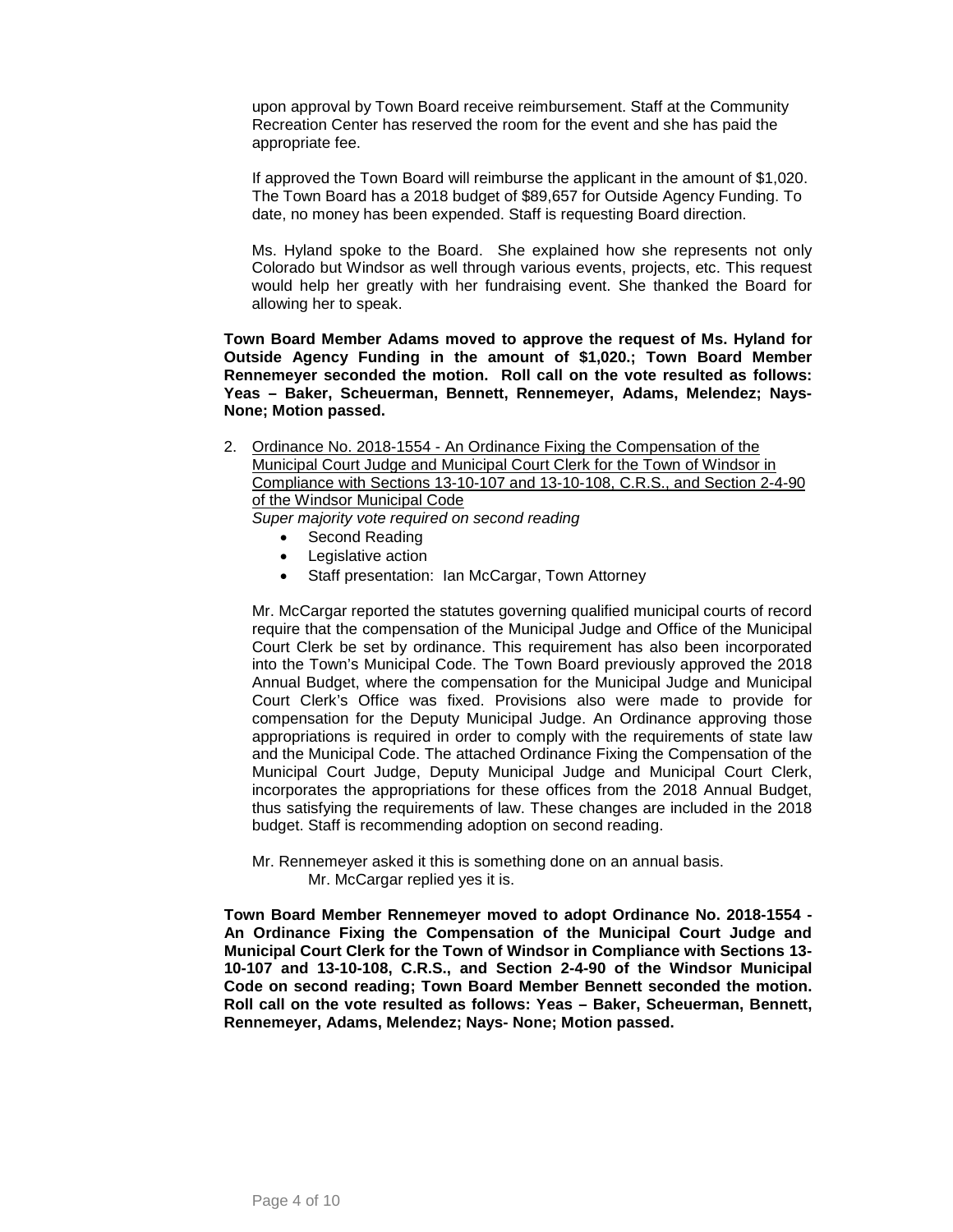- 3. Ordinance No. 2018-1555, An Ordinance Amending Section 19-1-20 of the Windsor Municipal Code With Respect to Improving Transparency and Accountability for Metropolitan Districts in the Town of Windsor
	- First Reading
	- Legislative action
	- Staff presentation: Ian McCargar, Town Attorney

Mr. McCargar explained over the course of 2017, Town Board gathered information and discussed the general topics of metropolitan district governance, particularly as to transparency and accountability. During these discussions, Special Counsel Carolyn Steffl recommended two basic Code changes: meeting times and locations, and posting of statutory calls for nominations in advance of Board elections. Ordinance No. 2018-1555, An Ordinance Amending Section 19- 1-20 of the Windsor Municipal Code With Respect to Improving Transparency and Accountability for Metropolitan Districts in the Town of Windsor has been included in the packet. Staff has provided the Board with a redline and clean version, so that the changes from existing text is visible. As can be seen from the redline version, the operative changes appear as new sub-sections (o) through (q) of Code Section 19-1-20. Assuming this Ordinance is adopted, these changes will apply to new district service plan approvals and existing district service plan amendments. Staff recommends adoption of Ordinance No. 2018-1555. Simple majority is required on introduction. And a super-majority is required for final adoption.

Mr. Adams expressed his concern that there is nothing about elections in these changes. He further expressed how buried election information is in Title 32 Article 1 of the statute that Special Districts must comply. He is concerned the Town does not have any specific requirements. He did not see anything on this. He stated the Metro District's do not follow the statue. They do not elect those in the community they represent. He asked if there is any more that can be done.

> Mr. McCargar stated this is not something in our code nor would he recommend it to be. The districts have to follow the State Statue. Changing the State Statue is difficult.

Mr. Adams expressed he cannot support this ordinance then.

Mayor Melendez stated this is an improvement and a step in the right direction. She expressed that if a formal complaint is needed against a Metro District it can be made to the Department of Local Affairs that regulates Special Districts. She encourages this action to those citizens that feel things are in question.

**Town Board Member Scheuerman moved to approve Ordinance No. 2018-1555, An Ordinance Amending Section 19-1-20 of the Windsor Municipal Code With Respect to Improving Transparency and Accountability for Metropolitan Districts in the Town of Windsor on first reading; Town Board Member Bennett seconded the motion. Roll call on the vote resulted as follows: Yeas – Baker, Scheuerman, Bennett, Rennemeyer, Melendez; Nays- Adams; Motion passed.**

- 4. Resolution No. 2018-13, A Resolution Establishing Rates for Town of Windsor Water Service Customers, Authorizing the Implementation of such Rates, and Rescinding Resolution No. 2018-09
	- Legislative Action
	- Staff Presentation: Dean Moyer, Director of Finance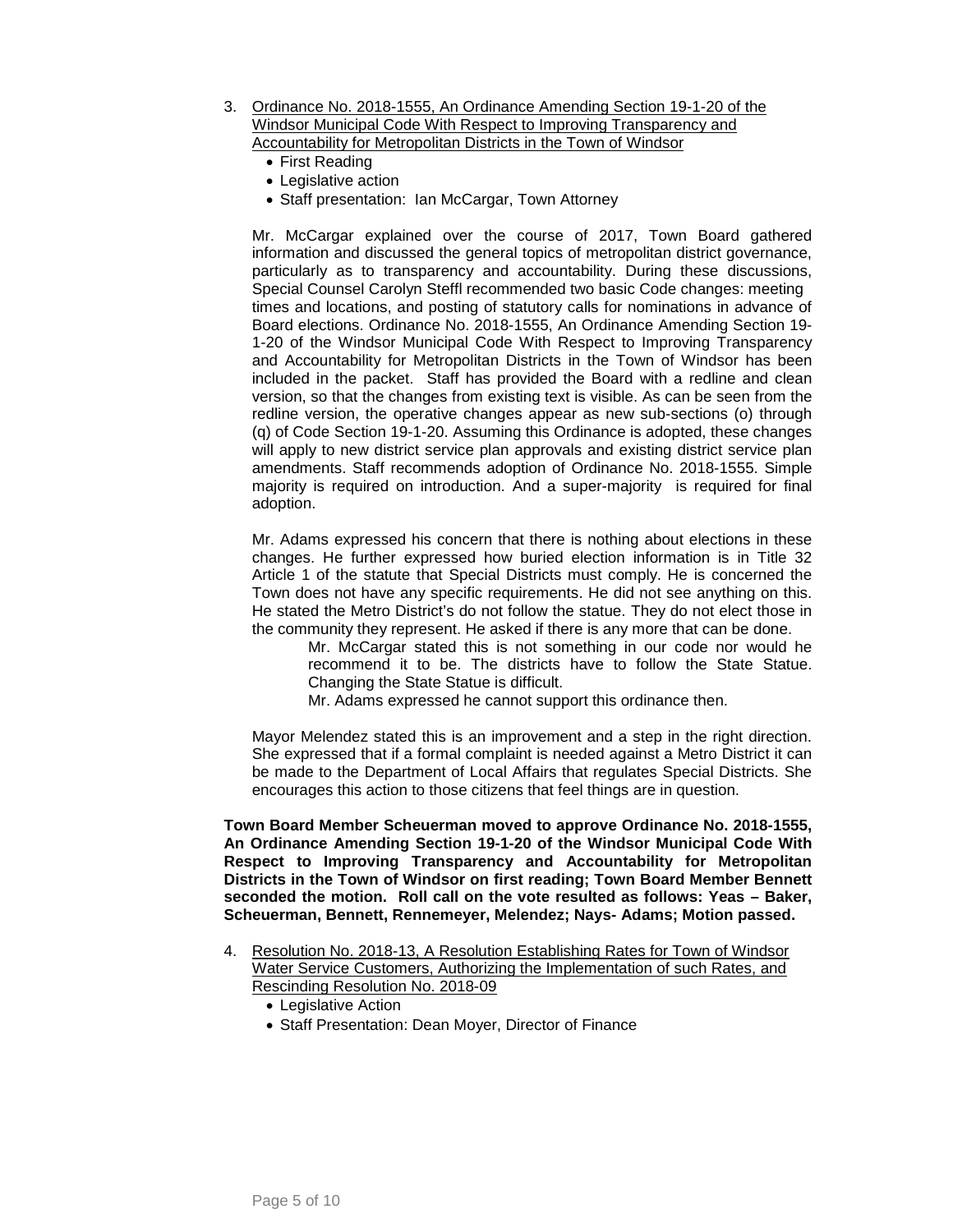Mr. Moyer stated at the meeting on January 8, 2018 the Board adopted Resolution 2018-09 adjusting water service rates for 2018. Unfortunately there was a mistake in the rate chart attached to the resolution. The corrected rate chart is attached to Resolution 2018-13.

**Town Board Member Adams moved to approve Resolution No. 2018-13, A Resolution Establishing Rates for Town of Windsor Water Service Customers, Authorizing the Implementation of such Rates, and Rescinding Resolution No. 2018-09; Town Board Member Bennet seconded the motion. Roll call on the vote resulted as follows: Yeas – Baker, Scheuerman, Bennett, Rennemeyer, Adams, Melendez; Nays-None; Motion passed.**

- 5. Resolution No. 2018-14, A Resolution approving participation in Colorado Statewide Investment Program
	- Legislative Action
	- Staff Presentation: Dean Moyer, Director of Finance

Mr. Moyer reported the Town currently manages it investments internally according to the mandates of its investment policy and the Colorado Revised Statutes. One of the approved investments we utilize are local government investment pools (LGIPs). LGIPs operate similar to money market funds, but they are regulated by the Colorado Division of Securities, are authorized under Colorado law and are overseen by a Board of Trustees consisting of Colorado local government officials. In August 2017 a new local government investment pool was formed, the Colorado Statewide Investment Pool (CSIP). CSIP has two AAA rated portfolios which may be useful to the Town in the management of its short term funds, a Liquid Portfolio (used for daily liquidity, rated AAAm by S&P) and a Term Portfolio (used to manage cash flows within 1 year, rated AAAf by Fitch). The Term Portfolio may be highly beneficial to the Town with respect to its short term investments. CSIP is managed by PFM Asset Management LLC (PFMAM), an investment advisory firm that has a distinct focus on public entities such as the Town. As of September 30, 2017, PFMAM managed over \$78.5 billion of assets and serves as the investment advisor to 17 LGIPs nationally. The initial investment in the term portfolio is \$500,000.

Staff recommends to move ahead with an investment in CSIP. However, in order for the Town to invest in CSIP, the Town Board must approve the Resolution in which it adopts the Indenture of Trust (the legal document which describes CSIP).

Chris Blackwood with PFM Asset Management explained how the CSIP is managed, how the invest would work, and the maturity length.

Mr. Rennemeyer inquired why not put the money into the other investments like CSAFE and ColoTrust. He asked why add this to the portfolio now.

- Mr. Moyer explained that the Town is invested in ColoTrust and CSAFE. The goal is to add more diversification to the Town's portfolio. And while this is a new program it has a better rate of return and more flexibility.
- Mr. Rennemeyer inquired if the resolution permits the investment of town funds. Mr. Moyer replied the resolution only authorizes the investment but does not obligate the Town to invest.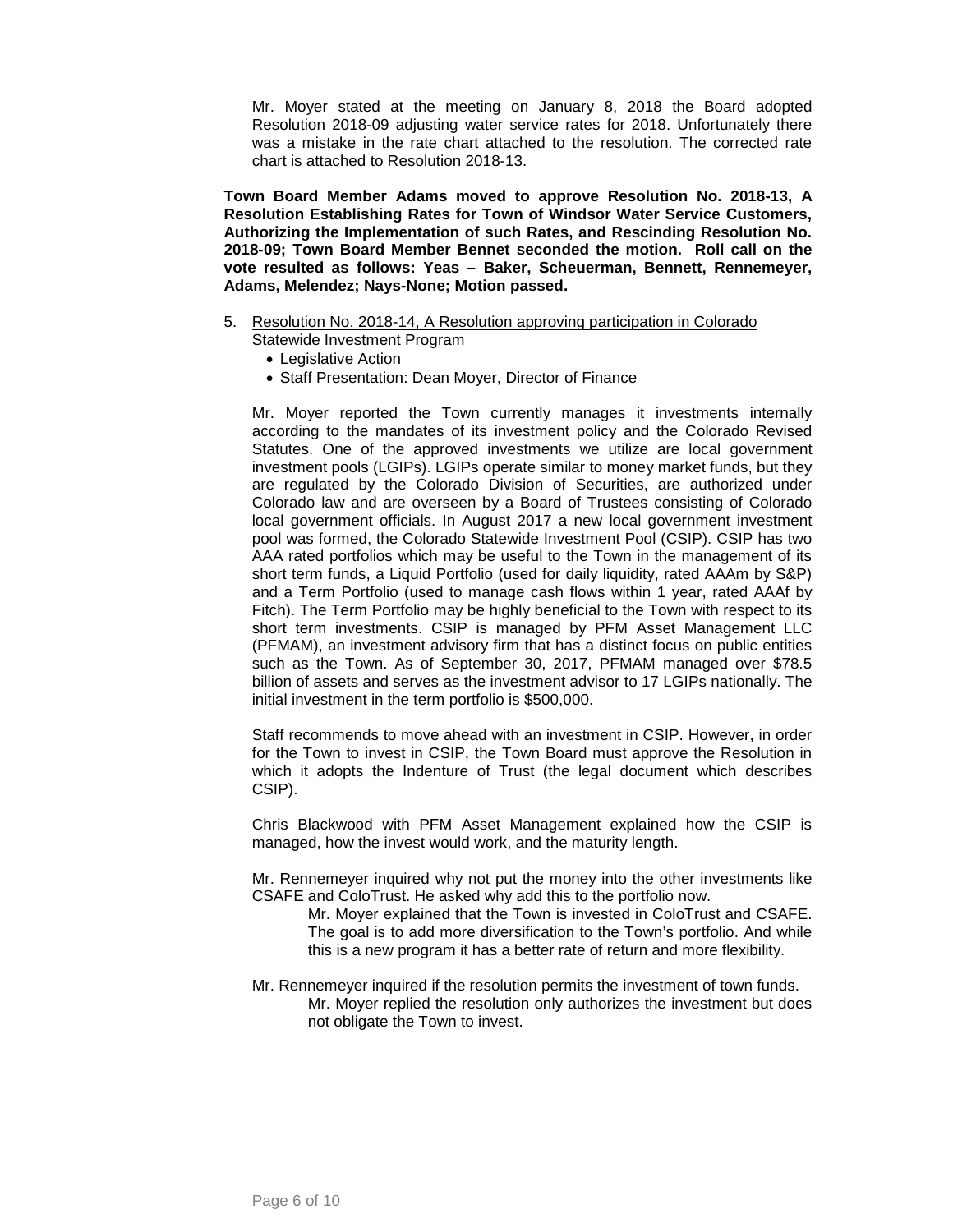- Mayor Melendez asked if the first initial investment is \$500,000. Mr. Blackwood replied yes.
- Mayor Melendez inquired if it would be liquid or term. Mr. Blackwood replied it can be a little of both.
- Mayor Melendez asked Mr. Moyer how he recommended investing the money. Mr. Moyer stated he would put all \$500,000 in the term side.

**Town Board Member Scheuerman moved to approve Resolution No. 2018-14, A Resolution approving participation in Colorado Statewide Investment Program; Town Board Member Bennett seconded the motion. Roll call on the vote resulted as follows: Yeas – Baker, Scheuerman, Bennett, Rennemeyer, Adams, Melendez; Nays- None; Motion passed.**

- 6. Site Plan Presentation Jacoby Farm  $5^{\underline{th}}$  Filing Lot 5 Les Schwab Tire Center, George Bunting, SFP-E, LLC, applicant / Aaron McLean, Galloway & Company, Inc., applicant's representative
	- Staff presentation: Millissa Berry, Senior Planner

Ms. Berry reported the applicant, Mr. George Bunting, of SFP-E, LLC, is proposing a new site development in the Jacoby Farm Subdivision 5th Filing. The site of the proposed Les Schwab Tire Center is located at 1650 Main Street. The site is zoned General Commercial (GC) and is located adjacent to other GC zoned properties. It is also located along a designated commercial corridor. Overall development characteristics include:

- total lot area of 1.48 acres
- approximately 28.8% landscaped area
- a 12,518 square foot building
	- o 8 service bays
		- o Sales area

• 38 parking stalls (request for parking determination on agenda) Building characteristics include:

- building materials are a mix of ground face CMU (3 varieties and colors) in earth tone colors , a stone veneer wainscot, and metal panel accents (material and color board submitted)
- the prominent building colors are a mix of tans; accent colors include gray, maroon, and bronze
- building height of 25' 4"
- a flat roof with varied roofline
- treatment of the western façade to break up building mass

The current presentation is intended for the Town Board's information. Should the Town Board have any comments or concerns pertaining to this project, please refer such comments to staff during the presentation so that they may be addressed during staff's review of the project. The site plan will be reviewed and approved administratively by staff; however, if the project review process reveals issues that cannot be resolved between the applicant and staff, the site plan will be brought back to the Planning Commission and Town Board for review. The Planning Commission reviewed the site plan at its January 17, 2018 regular meeting.

Mr. Baker inquired if this complies with the current corridor plan.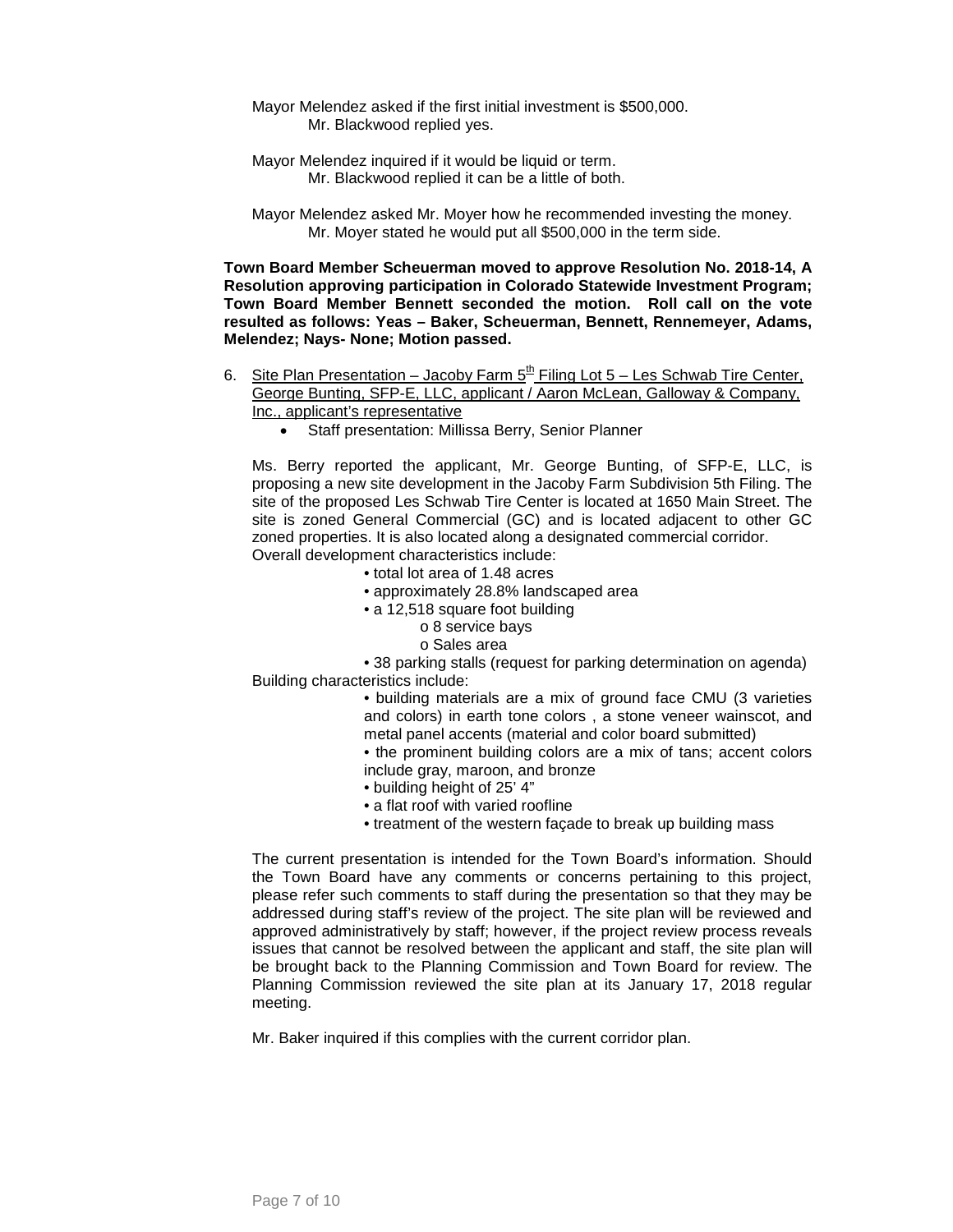Ms. Berry replied yes, staff has worked extensively with the applicant including colors, breaking up the façade, and the landscape.

- Mayor Melendez asked where the direct access point into the property Ms. Berry replied at  $16<sup>th</sup>$  Street on the east side and there is a potential for a connection to the north.
- Mayor Melendez asked what the timeline is to complete the building.

Aaron McLean, Site Development Manager for Galloway US representing Les Schwab stated it is an eight month building process from the time the building permit is submitted.

Mayor Melendez inquired if this is a standard size store. Mr. McLean replied yes.

Mayor Melendez thanked both staff and the applicant for their time. No further discussion was made.

- 7. Jacoby Farm Park Master Plan
	- Staff Presentation: Wade Willis, Manager of Open Space & Trails

Mr. Willis reported in early August, 2017 Vireo Design met with Town Staff to clarify the scope of work and perform a site visit. Staff directed Vireo that the Jacoby Site was to be maintained as a historic site centered around the Halfway House. Key items should include things like site interpretation and programming opportunities. Programming opportunities may include things like: exhibits, community gardens, orchards, canning, quilting, art classes etc. Based on this feedback Vireo developed concept boards exhibiting proposed types of uses and programming on the site.

From August 31 to September 30 a survey was posted on the town website soliciting feedback on these concept boards. On September 14th Vireo and staff held a public open house at the Art and Heritage Center with approximately 15 attendees. Based on the feedback received from the online survey and public meeting, Vireo created two concepts The concepts were posted online in survey format from November 20th to December 1st. Participants in the survey could select which concept was most preferred or which elements were most desired. Based on the final survey data, a single proposed concept was developed and presented to the Parks, Recreation & Culture Advisory Board on December 5th where public comment was received (4 attendees). The Parks, Recreation & Culture Advisory Board voted 5-1 to recommend approval of the master plan.

The department allocated and spent \$30,000 in 2017 for this project. No further money is allocated to this project at this time because the department does not currently own the property. When ownership is acquired, staff will revisit the plan and make recommendations for implementation.

Mr. Baker seemed like residents are concerned about parking and being overloaded with participants. He asked if the intent is to have more scheduled programs to ease the parking issues.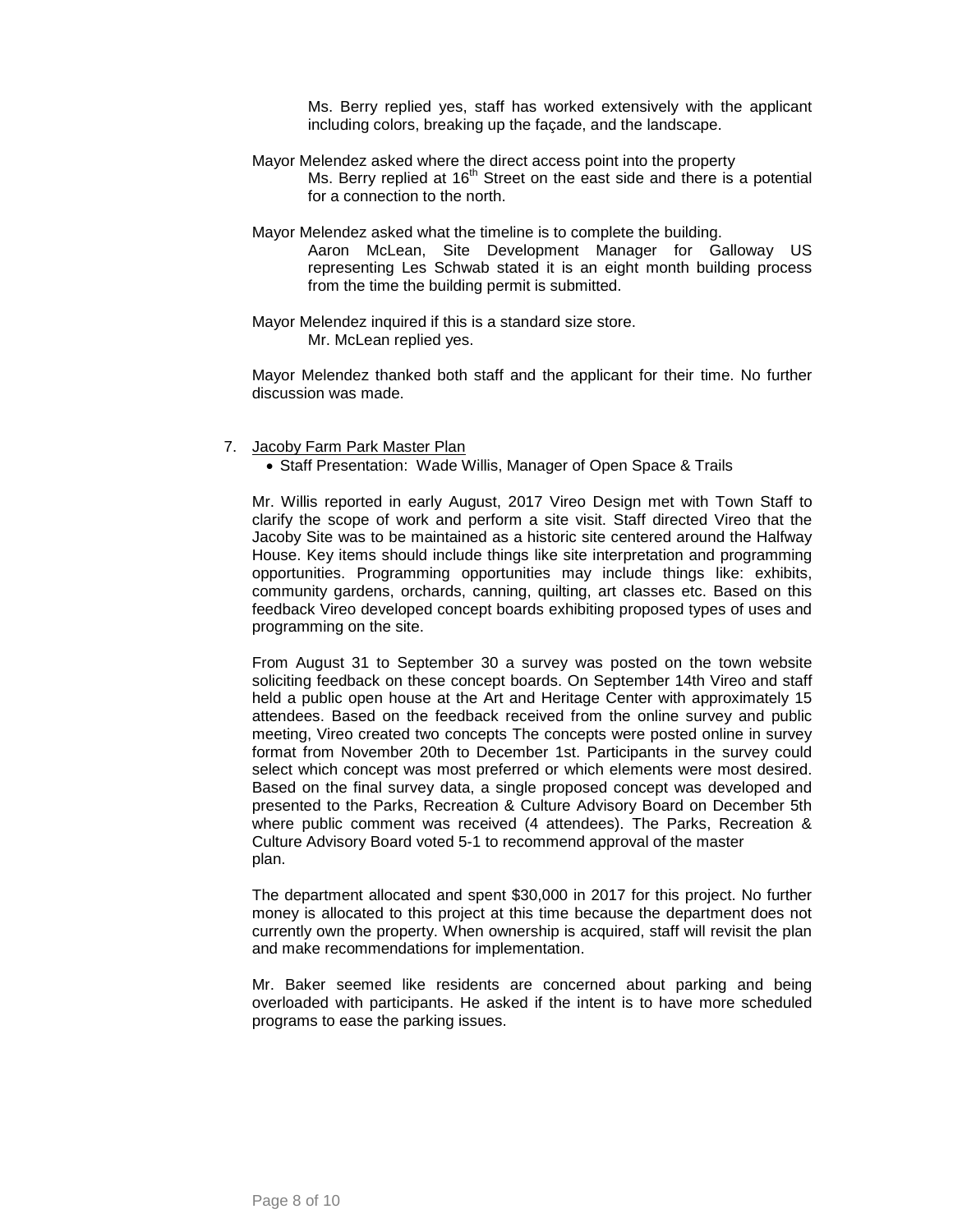Mr. Willis explained that there is an interpretive area that can be accessed during park hours. The intent is to have scheduled programs as well, in hopes to ease parking.

Mayor Melendez noticed there are only 14 stalls for parking which seems inadequate even for scheduled programs. She asked for explanation as to why so few.

Mr. Willis explained that the site is small and adding parking would consume up the key elements of the park. There is trail access and access to the CRC for parking that is only about quarter mile away for other parking.

Mayor Melendez inquired what the process is to handle environmental concerns or impact on wildlife when developing such an area.

Mr. Willis explained that a baseline study would be completed to identify if any other agency's need to be brought in or more research is needed.

Mr. Rennemeyer inquired since the individual owns this has to pass before becoming Town Property is there any chance of the Town not getting this property.

Mr. McCargar stated the property is actually owned by the Town of Windsor. The lease term is extended thru the life of Ms. Babcock. Not owned by her. Explanation.. about Jacoby Farm. Exchange the property to use through the developer.

Mr. Bennett expressed his compliments to the department on such a thorough plan, especially the use of the survey for citizen comment. He did ask what has been done on traffic studies and information.

Mr. Willis stated they have worked with the engineering department.

Mr. Adams asked if ADA accessibility is part of the plan.

Mr. Willis stated it absolutely will be accessible. There is a federal mandate that requires it to be.

Mr. Lucas reminded the Board that this is a master plan and can come back to you for further review due to growth and other issues. The goal with a master plan is to have a starting point to build from.

No action was required.

### 8. Community Development Report

• Staff presentation: Scott Ballstadt, Director of Planning

Mr. Ballstadt provided a summary of the Community Development Report within the packet material which includes projects that are under review, projects that are under construction and infrastructure that is under constructions.

### 9. Strategic Plan Update

• Staff presentation: Kelly Houghteling, Assistant to the Town Manager

Ms. Houghteling reported the highlights of 2017 Quarter 4 accomplishments. She reported on the regional water treatment plan, water report, adoption of the roadway master plan, Crossroads Boulevard design and partnership with Weld